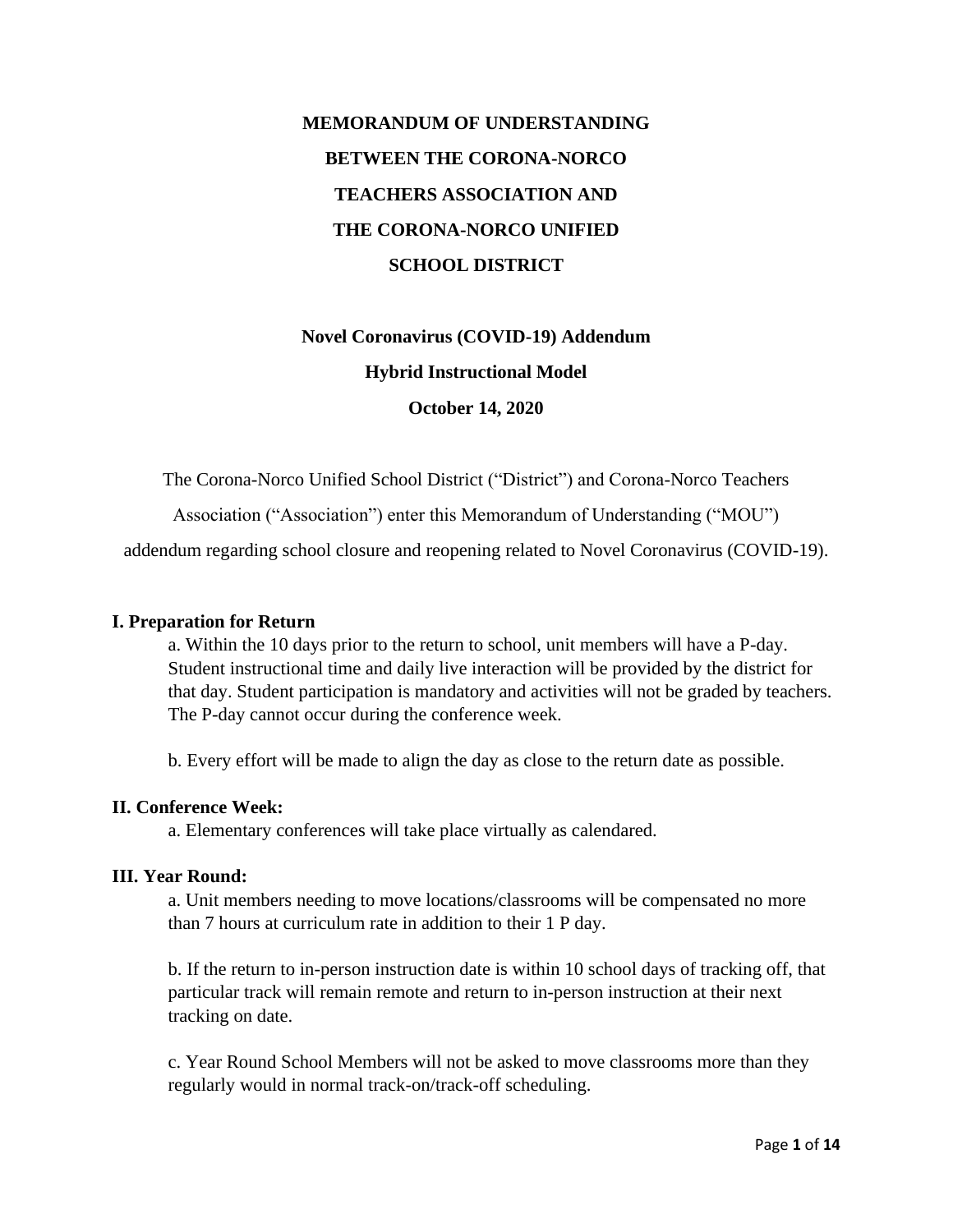#### **IV. Health and Safety**

a. If a unit member needs a personal/bathroom break, the member should call the office for classroom coverage.

b. HVAC unit- If HVAC unit is not functioning in a particular classroom, an alternative location with proper ventilation for the class will be procured. Indoor and/or outdoor locations will be sought dependent on weather. If no alternate location with proper ventilation can be utilized, students will be released from in-person instruction for the day and would receive instruction remotely.

c. Testing requirement- If there are any changes to the mandates or testing protocols, CNUSD will notify and meet with CNTA to address any impacts or effects of such changes.

#### **V. Corona-Norco Unified School District School Opening and Safety Plan**

a. Unit members will assist and support the implementation of the CNUSD School Opening and Safety Plan.

b. For the health and safety of all students and staff, all students (TK-12) are required to comply with all safety measures in the CNUSD School Opening and Safety Plan including wearing a mask at all times on campus. Students will not be allowed to attend school without a mask as required by the CNUSD School Opening and Safety Plan. Students in willful defiance of the mask requirement will be sent to the office and will not be allowed to return to the classroom that day.

#### **VI. Cleaning between cohorts**

a. Unit members will not be expected to clean nor disinfect, but will help support the process to ensure sanitary student workspaces. Some strategies to accomplish this may include, but are not limited to, checkerboard seating, student cleaning, reporting surfaces and areas that are in need of disinfecting to site administration, etc. High touch areas will be cleaned in between cohorts.

b. Unit members will not be required to leave the room in between cohorts when high touch areas will be cleaned. In order to provide sanitary classrooms for the following day, unit members will be required to leave their classroom at the time the office closes to the public.

#### **VII. Student Ingress and Egress:**

a. Noon supervisor and additional staff will support ingress and egress.

b. Egress - Teachers dismiss from classroom with 6 feet social distancing.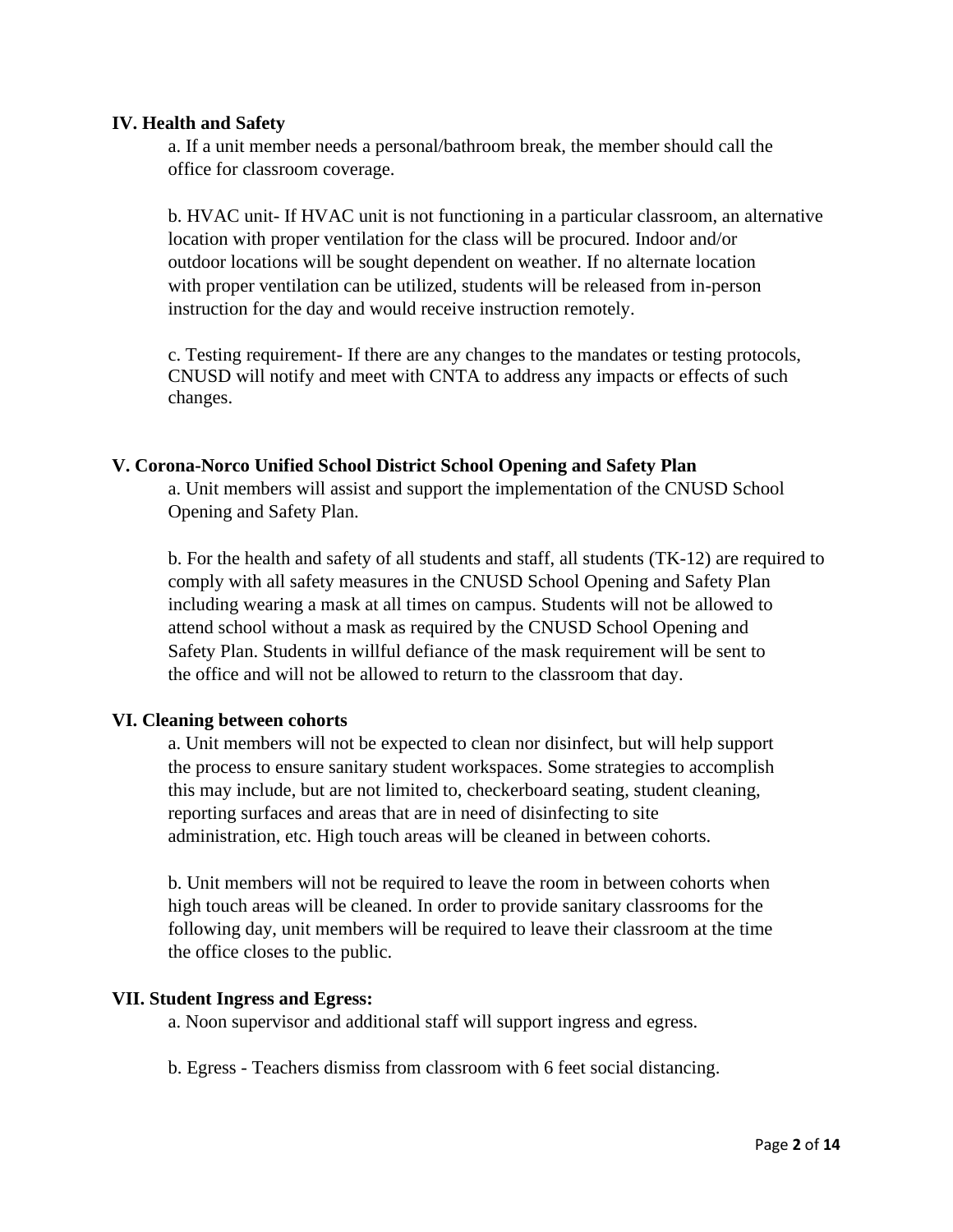### c. Unit Member Responsibilities

1. TK-Kinder: Create their ingress and egress plan within their workday in accordance with the TK-K MOU.

2. 1st Grade: The 1st grade team will work collaboratively with the administration to develop an ingress and egress plan within their workday. The plan shall align with the professional day and instructional minutes of 2nd and 3rd grade educators at that site. 3. 2nd -6th Teachers will be in their rooms at start time. Tardies will begin 15 minutes into the period.

# **VIII. TK-3 Hybrid Brain Break**

a. Per SB98, TK-3 grades have 10 available minutes within each cohorts' instructional time and may provide a brain break. The teacher shall provide the supervision.

# **IX. Hybrid Instructional Model for Self-Contained Special Education Programs A. PALS Program**

1. Students shall be in a single cohort maintaining social distancing and classroom COVID occupancy maximums.

2. Monday-Friday shall be in-person instruction for the minimum amount of daily instructional minutes (240 at Highland and Prado View; 180 at Foothill and Riverview).

3. In order to minimize cross-exposure between cohorts, students who are mainstreamed shall be assigned to only one cohort for in-person general education instruction.

4. After students leave campus, unit members shall have the remainder of their professional day for lunch and preparation time.

5. Students may have a staggered start and end of approximately 30 minutes after the regular start and end of school at each site.

6. On Fridays, in-person mainstreaming will not be available as general education students will be receiving instruction remotely.

7. In-person instruction will constitute all instructional minutes and therefore, unit members shall not be required to maintain a Google classroom.

#### **B. Intensive Intervention**

1. Students shall be in a single cohort maintaining social distancing and classroom COVID occupancy maximums.

2. Monday-Friday shall be in-person instruction for 240 minutes each day.

3. In order to minimize cross-exposure between cohorts, students who are mainstreamed shall be assigned to only one cohort for in-person general education instruction.

4. After students leave campus, unit members shall have the remainder of their professional day for lunch and preparation time.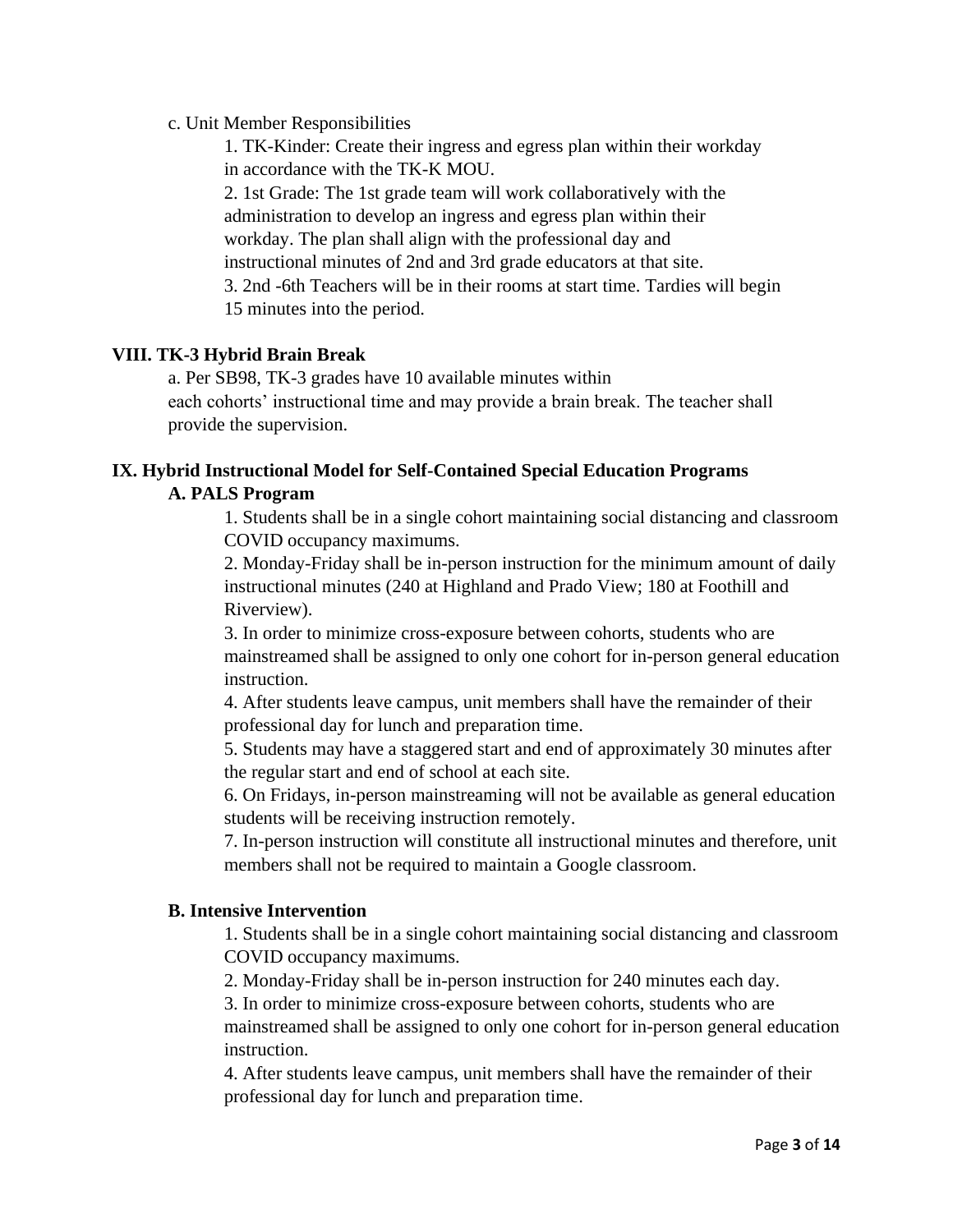5. Students may have a staggered start and end of approximately 30 minutes after the regular start and end of school at each site.

6. On Fridays, in-person mainstreaming will not be available as general education students will be receiving instruction remotely.

7. In-person instruction will constitute all instructional minutes and therefore, unit members shall not be required to maintain a Google classroom.

# **C. Adult Transition, Victress Bower, Secondary Severely Handicapped Classes**

1. Unless noted below, they shall follow the General Education Secondary Hybrid schedule at their site.

2. Students shall be in two cohorts maintaining social distancing and classroom COVID occupancy maximums. Each cohort will be offered two days of in-person instruction per week.

3. Monday-Thursday shall be in-person instruction for 180 minutes each day.

4. On Fridays instruction shall be all remote and no in-person instruction nor mainstreaming will be available as general education students will be receiving instruction remotely.

5. Teachers at each site shall collectively determine whether in-person cohorts in their program at their site shall be scheduled to attend consecutive days or alternating days.

**D. Severely Handicapped and Non-Severely Handicapped Elementary** shall follow the General Education Hybrid schedule at their site.

**E. Non-Severely Handicapped, Middle School, and High School** will follow the General Education Hybrid schedule at their site.

**F. Pre-school**. All pre-school teachers shall have the opportunity to attend a meeting with District and Union representatives to recommend a hybrid model schedule. Two meetings of approximately 2 hours will be scheduled next week.

# **G. RSP, OT, APE, DHH, VI, SLP, OM, PT, ERMHS, Psych Services:**

Excluding assessments per the In-Person Assessments for Special Education Addendum, if a student is receiving in-person instruction on campus at the time of their scheduled service, the student shall receive an in-person delivery service. If the student is receiving off campus instruction at the time of their scheduled service, the student shall receive remote services.

# **H. Counseling**

If a student is receiving in-person instruction on campus, the student shall receive an inperson delivery service. If the student is receiving off campus instruction when the student should receive services, they shall receive remote services.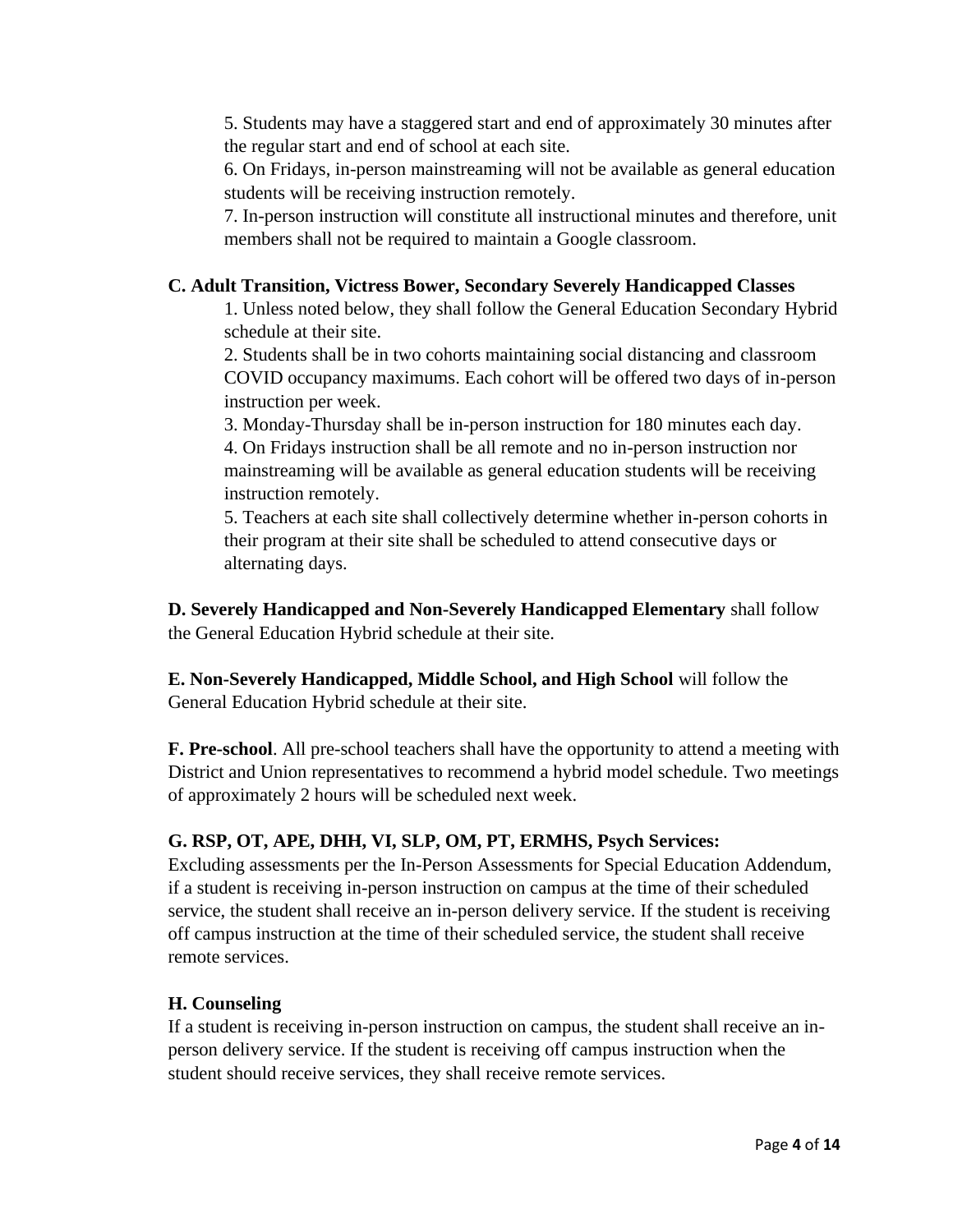# **X. High Contact Settings Students**

High contact students are defined as students in the following academic programs: Elementary SDC, SH, PALS, II, Preschool, Adult Transition, and Victress Bower.

## **A. High Contact Settings Safety**

All provisions from the July 16, 2020 MOU shall be in effect with the addition of the following items listed below. If health regulations change or require additional protections as directed by local and/or state health guidelines, CNUSD will provide any additional safety equipment.

- a. Additional PPE for students
	- i. Face shields
	- ii. Plastic barriers for wheelchairs
	- iii. Clear masks (DHH, Speech)
- b. Additional PPE for staff
	- i. Face shields
	- ii. Gowns (as requested by staff)
	- iii. Goggles (as requested by staff)
	- iv. Gloves
	- v. Clear masks (DHH, Speech)
	- vi. Cleaning spray and disinfectant wipes
- c. Cleaning: Deep cleaning of all classroom surfaces will occur daily.
- d. COVID Testing: Members exposed to COVID-19 in the work environment will be provided a test within 5 business days of notification to the District. If this is not provided, unit members are encouraged to visit their personal physician or get tested on their own. They shall be reimbursed by the District for the cost of the COVID test not to exceed \$150 upon a submission of a District Expense Reimbursement Form with an original receipt.
- e. If members have clothing soiled due to a student's bodily fluid, they will be allowed time/coverage to change clothes on campus. Members working with High Contact Groups would be encouraged to bring a change of clothes to campus. If the member feels that simply changing is not adequate to maintain a healthy work environment, they can request their administration release them to shower/change at home.
- f. Students Requiring Excessive Physical Prompting: Each site's High Contact Group Educators will collaboratively develop with administration a safety plan to address what happens when a student exhibits the need for extensive physical prompting due to aggressive or sensory based stimulation. Plan shall articulate how to keep all students and staff members safe and mitigate physical contact during the COVID environment. The District may utilize remote learning or alternative class placement.
- g. For the purposes of mainstreaming high contact students, unit members may request additional PPE.

#### **B. High Contact Settings Training**

h. Members will receive time during a staff meeting to receive additional trainings specific to working with High Contact Students. The following trainings will be assigned: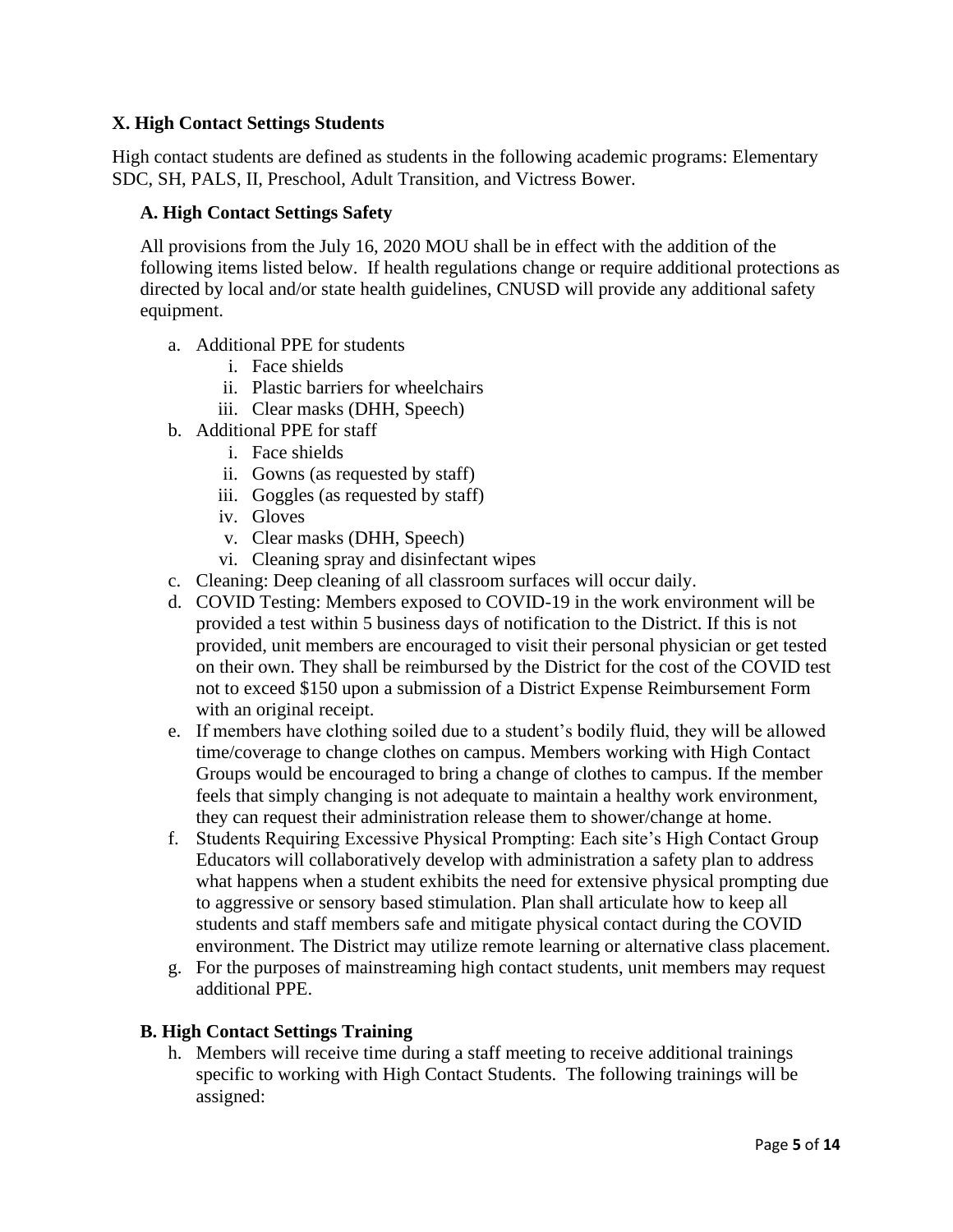- i. COVID procedures for toileting, diapering, and exposure to bodily fluids
- ii. Disinfectant Wipes Training
- b. The district will continue to offer Professional Development specific to meet the needs of educators working with High Contact Students during Remote/Hybrid Setting.

# **C. High Contact Settings Classroom Support Personnel**

RSP, SDC, SH, PALS, Special Education Preschool & II: It is the mutual intent of CNTA and CNUSD to provide a similar level of support offered to Educators in a Traditional school setting. Unit members within these classifications shall have access to para-professional support. Para-professional delivery of services shall be considered service minutes.

# **D. High Contact Settings Additional COVID Expenses for Classroom Manipulatives**

Due to health regulations requiring students to have individual manipulatives, CNTA and CNUSD recognize that students in these programs will need additional nonshared materials. Total expenditure shall not exceed \$20,000 district-wide and the district will make every effort to distribute funds equitably. Items that will be considered are additional manipulatives and sensory materials, items to help with social distancing, and other items approved by the Special Ed Department to adhere to health regulations during the COVID environment. Additional manipulatives can be requested using the following steps:

- i. Submit Additional COVID Classroom Instructional Supplies Request Form electronically to the Special Education Department.
- j. Special Education Department will approve/deny the request.
	- i. If the request is denied the Special Ed Department will provide rationale for that denial.
	- ii. If materials are approved, the Special Ed Department will submit the order.
- k. Items will be ordered by the Special Ed Department and delivered to the member's school site.

#### **XI. Visual and Performing Arts Programs**

#### **A. 4-6 Grade Visual and Performing Arts (VAPA) Program-**

1. 4-6 VAPA Program Elementary teachers shall deliver 45-minute lessons inperson to Hybrid and Traditional model students and remotely to virtual model students.

2. 4-6 VAPA Program Elementary teachers shall have the opportunity to attend a meeting with District and Union representatives to determine a hybrid model schedule by October 30, 2020.

- 3. Special consideration shall be given to the following priorities:
	- a. Workload: Multiple schools, one grade level OR
	- b. Health and Safety: Multiple grade levels, one school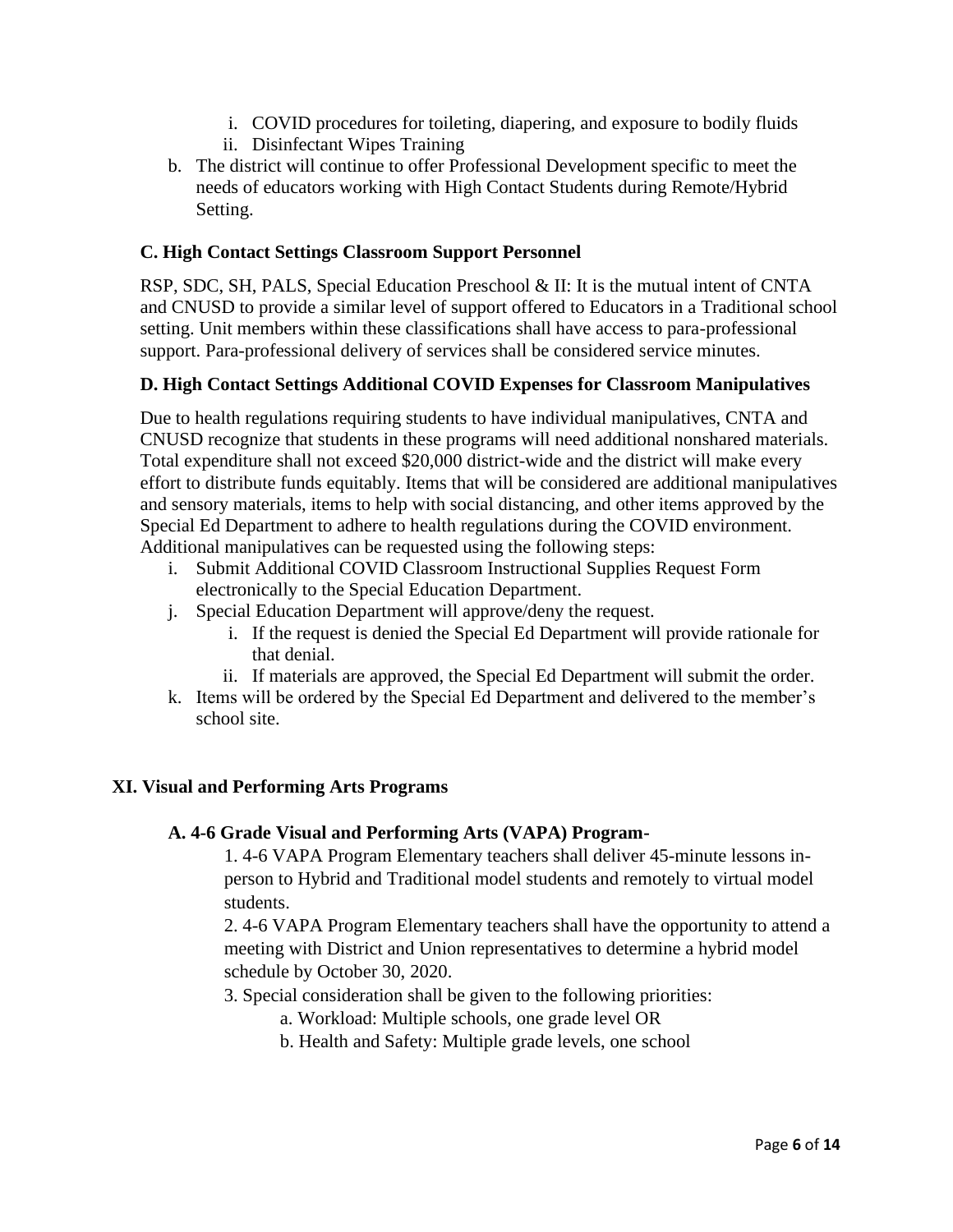### **B. Elementary Band**

1. All Unit Members serving as an Elementary band teacher shall have the same expectations for delivery of in-person/remote instruction.

2. Following the assignment of cohorts, Elementary band teachers shall conduct an analysis of the students currently enrolled in their band program.

3. All Elementary Band teachers shall have the opportunity to attend a meeting with District and Union representatives to determine a hybrid model schedule by November 9, 2020.

Elementary Band will continue to be taught remotely until November 9, 2020. 4. If instruction includes the playing of instruments and/or singing, it shall be done outdoors with social distancing and masks should be worn to the greatest extent possible.

5. Administration at each site shall provide access to an appropriate outdoor setting to support instruction.

# **C. Secondary Performing Arts (Band, Choir, Dance, Theatre, etc.)**

1. If instruction includes the playing of instruments, singing, and/or increased respiration (i.e. cardio-vascular activities), it shall be done outdoors with social distancing and masks should be worn to the greatest extent possible.

2. All Performing Arts Teachers shall have the opportunity to attend a meeting with District and Union representatives to develop a uniform plan and guidelines for extra-curricular rehearsal/activities that shall be implemented District-wide by November 2, 2020.

3. Administration at each site shall provide access to an appropriate outdoor setting to support instruction.

4. Costume/clothing changes shall be in accordance with the physical education/locker room guidelines in place at that time.

## **D. Visual Arts**

1. Visual Arts classes shall follow the District safety protocols during instruction. Special attention shall be made to avoid sharing of supplies and/or sanitizing supplies before sharing.

2. If there is a specific concern or need of the unit member, the unit member shall contact their site administration for support.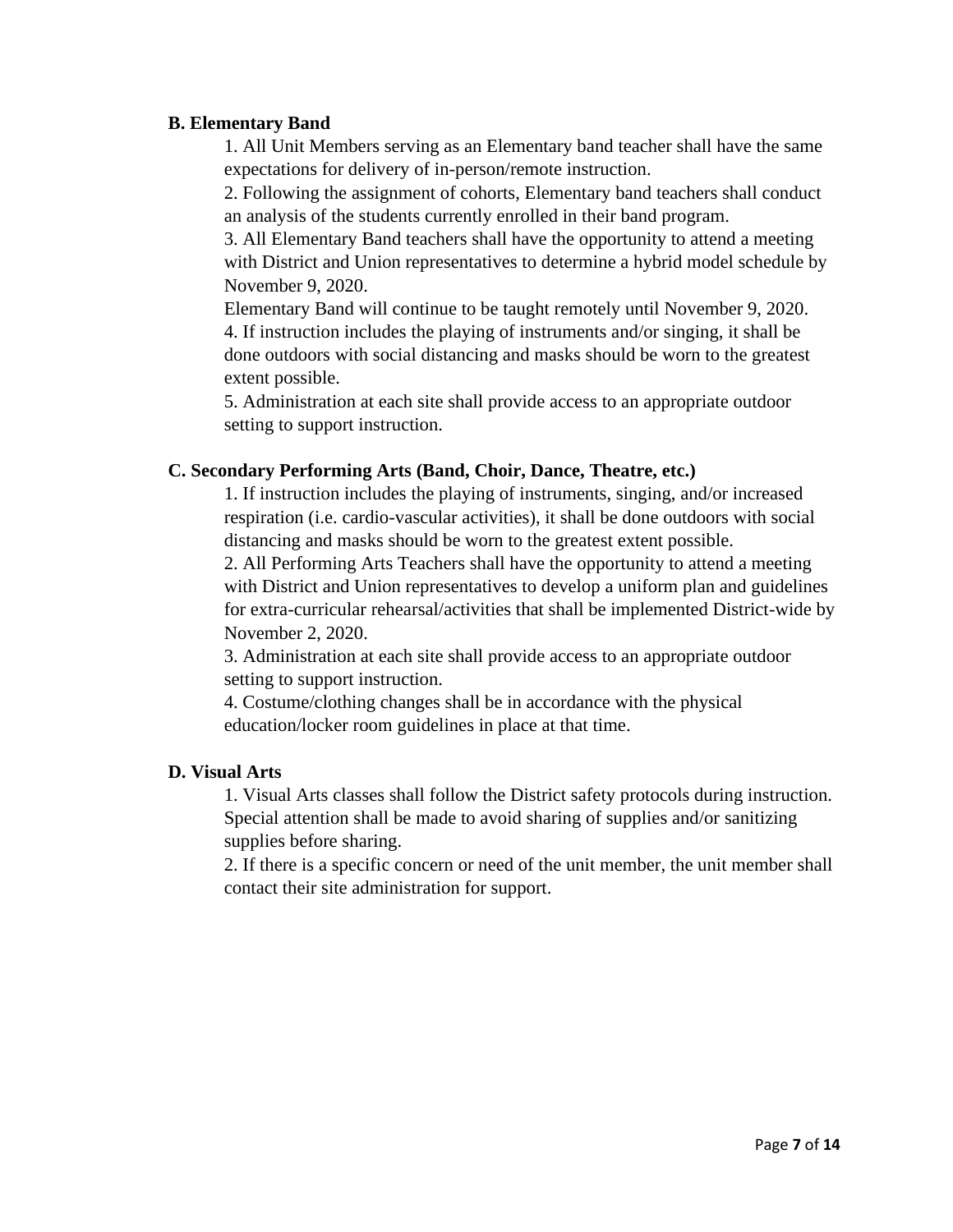# **XII. Physical Education**

1. For the health and safety of staff and students, locker rooms will not be available for student use during the Hybrid Model.

2. Students are expected to arrive at school dressed appropriately to participate in PE on the day they are scheduled to have PE class.

3. Physical Education activities and equipment usage shall follow current safety protocols as documents in the CNUSD athletics.

4. PE teachers will be provided with an updated copy of athletic guidelines/protocols as they occur.

# **XIII. General Education Elementary Combination Classes**

In order to support general education elementary combination classes in a COVID environment, given paraeducator support cannot be provided, Unit Members assigned to these classes may timecard up to 10 hours of additional lesson development time for trimester two and three at curriculum rate.

# **XIV. Child Care for Employees**

For employees who have childcare needs, the district will follow federal law HR6201 for extended FMLA. The district will gather data from Unit Members with children in YRS prior to Oct 21, for Unit Members with children in secondary prior to October 28<sup>th</sup>, and for Unit Members with children in traditional elementary prior to November 4<sup>th</sup>. CNUSD and CNTA will continue to consider childcare issues for employees.

# **XV. Opportunity to Offer Additional Academic Support in Secondary**

Teachers may offer students the opportunity to receive additional academic support by attending in-person instruction in other scheduled cohorts during a specific class period within the following parameters:

- 1. The seats available for additional in-person instruction equals the difference between the posted maximum classroom capacity and the total number of students rostered in the course.
- 2. Expectation remains for social distancing not to exceed the posted classroom capacity at any time.
- 3. Teachers are encouraged to prioritize students who are struggling academically when extending invitations to attend additional in-person instruction (in other cohorts).

#### **XVI. School Schedules: (See Attached)**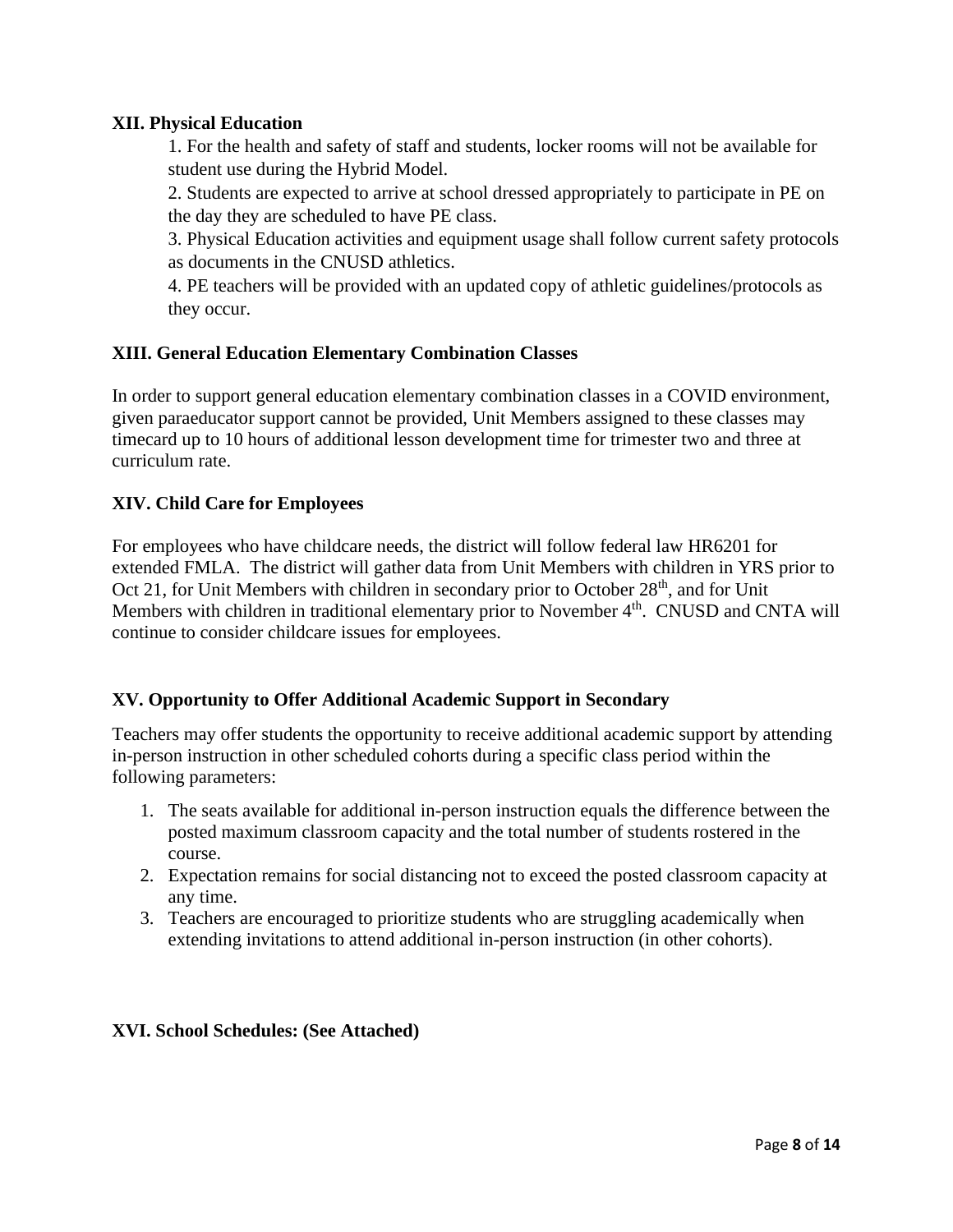#### **TK/Kindergarten HYBRID SCHEDULE**

Each teacher shall be assigned their own classroom in this model.

TK-K bus riders will attend in the afternoon to the greatest extent possible.

Students who ride the bus for Kinder may need to wait for 30 minutes for transportation and will be supervised by non-teaching personnel.

Special circumstances will be taken into account for students Cohort assignment.

| <b>AM TK/Kindergarten HYBRID SCHEDULE</b>                                                                                  | <b>Monday</b>                                         | <b>Tuesday</b>          | Wednesday   | <b>Thursday</b>    | Friday                 |  |
|----------------------------------------------------------------------------------------------------------------------------|-------------------------------------------------------|-------------------------|-------------|--------------------|------------------------|--|
| AM TK/K                                                                                                                    |                                                       | AM Cohort A AM Cohort A | AM Cohort A | <b>AM Cohort A</b> | <b>Students Remote</b> |  |
| $(120 \text{ minutes})$                                                                                                    |                                                       |                         |             |                    |                        |  |
| <b>AM Lunch</b>                                                                                                            | Students: Grab and Go                                 |                         |             |                    |                        |  |
| Lunch & Planning $(150 \text{ min})$                                                                                       | Custodians will clean and prepare rooms for Cohort B  |                         |             |                    |                        |  |
| PM TK/K                                                                                                                    | AM Cohort B   AM Cohort B   AM Cohort B   AM Cohort B |                         |             |                    |                        |  |
| $(120 \text{ min})$                                                                                                        |                                                       |                         |             |                    |                        |  |
| <b>PM Lunch</b>                                                                                                            | Students: Grab and Go                                 |                         |             |                    |                        |  |
| Monday-Thursday: Students will receive 120 minutes in-person $+60$ min time value of independent assignments = 180 minutes |                                                       |                         |             |                    |                        |  |
| Friday: Students will receive 180 instructional minutes inclusive of Daily Live Interaction and time value of assignments  |                                                       |                         |             |                    |                        |  |

| PM TK/Kindergarten HYBRID SCHEDULE                                                                                         | <b>Monday</b>                                                                                                             | <b>Tuesday</b>          | Wednesday          | <b>Thursday</b>    | Friday                 |  |  |
|----------------------------------------------------------------------------------------------------------------------------|---------------------------------------------------------------------------------------------------------------------------|-------------------------|--------------------|--------------------|------------------------|--|--|
| <b>AM TK/K</b>                                                                                                             |                                                                                                                           | PM Cohort A PM Cohort A | <b>PM Cohort A</b> | <b>PM Cohort A</b> | <b>Students Remote</b> |  |  |
| $(120 \text{ minutes})$                                                                                                    |                                                                                                                           |                         |                    |                    |                        |  |  |
| <b>AM Lunch</b>                                                                                                            | Students: Grab and Go                                                                                                     |                         |                    |                    |                        |  |  |
| Lunch & Planning $(150 \text{ min})$                                                                                       | Custodians will clean and prepare rooms for Cohort B                                                                      |                         |                    |                    |                        |  |  |
| <b>PM TK/K</b>                                                                                                             | <b>PM Cohort B</b>   <b>PM Cohort B</b>   <b>PM Cohort B</b>                                                              |                         |                    |                    |                        |  |  |
| $(120 \text{ min})$                                                                                                        |                                                                                                                           |                         |                    |                    |                        |  |  |
| <b>PM Lunch</b>                                                                                                            | Students: Grab and Go                                                                                                     |                         |                    |                    |                        |  |  |
| Monday-Thursday: Students will receive 120 minutes in-person $+60$ min time value of independent assignments = 180 minutes |                                                                                                                           |                         |                    |                    |                        |  |  |
|                                                                                                                            | Friday: Students will receive 180 instructional minutes inclusive of Daily Live Interaction and time value of assignments |                         |                    |                    |                        |  |  |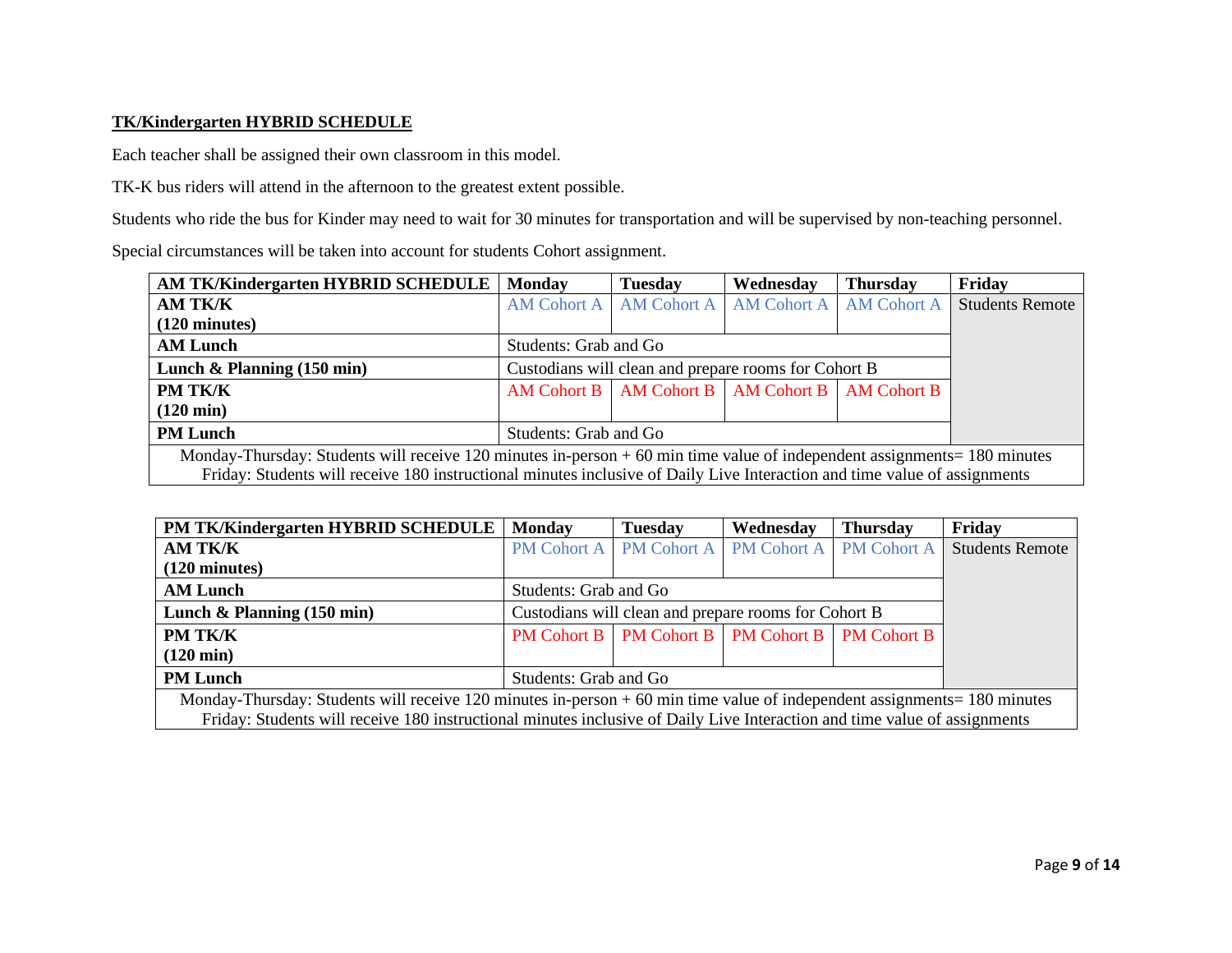#### **1 st -6 th Grade Hybrid Schedule**

| 2019-20 Start Time                                                                                                        | <b>Monday</b>         | <b>Tuesday</b>                                       | Wednesday       | <b>Thursday</b> | Friday                 |  |
|---------------------------------------------------------------------------------------------------------------------------|-----------------------|------------------------------------------------------|-----------------|-----------------|------------------------|--|
| AM 1-6                                                                                                                    | <b>Cohort A</b>       | <b>Cohort A</b>                                      | Cohort A        | Cohort A        | <b>Students Remote</b> |  |
| $(150 \text{ minutes})$                                                                                                   |                       |                                                      |                 |                 |                        |  |
| <b>AM Lunch</b>                                                                                                           | Students: Grab and Go |                                                      |                 |                 |                        |  |
| Lunch & Planning (90 minutes)                                                                                             |                       | Custodians will clean and prepare rooms for Cohort B |                 |                 |                        |  |
| <b>PM 1-6</b>                                                                                                             | <b>Cohort B</b>       | Cohort B                                             | <b>Cohort B</b> | <b>Cohort B</b> |                        |  |
| $(150 \text{ minutes})$                                                                                                   |                       |                                                      |                 |                 |                        |  |
| <b>PM Lunch</b>                                                                                                           | Students: Grab and Go |                                                      |                 |                 |                        |  |
| Monday-Thursday: Students receive 150 minutes in-person $+90$ minutes time value of independent assignments = 240 minutes |                       |                                                      |                 |                 |                        |  |
| Friday: Students receive 240 instructional minutes inclusive of Daily Live Interaction and time value of assignments      |                       |                                                      |                 |                 |                        |  |

\*1st-3 rd grade teachers may provide 10 minutes of recess/non-instructional break embedded within their 150 minutes instructional time block

\*Special circumstances will be taken into account for student Cohort assignment.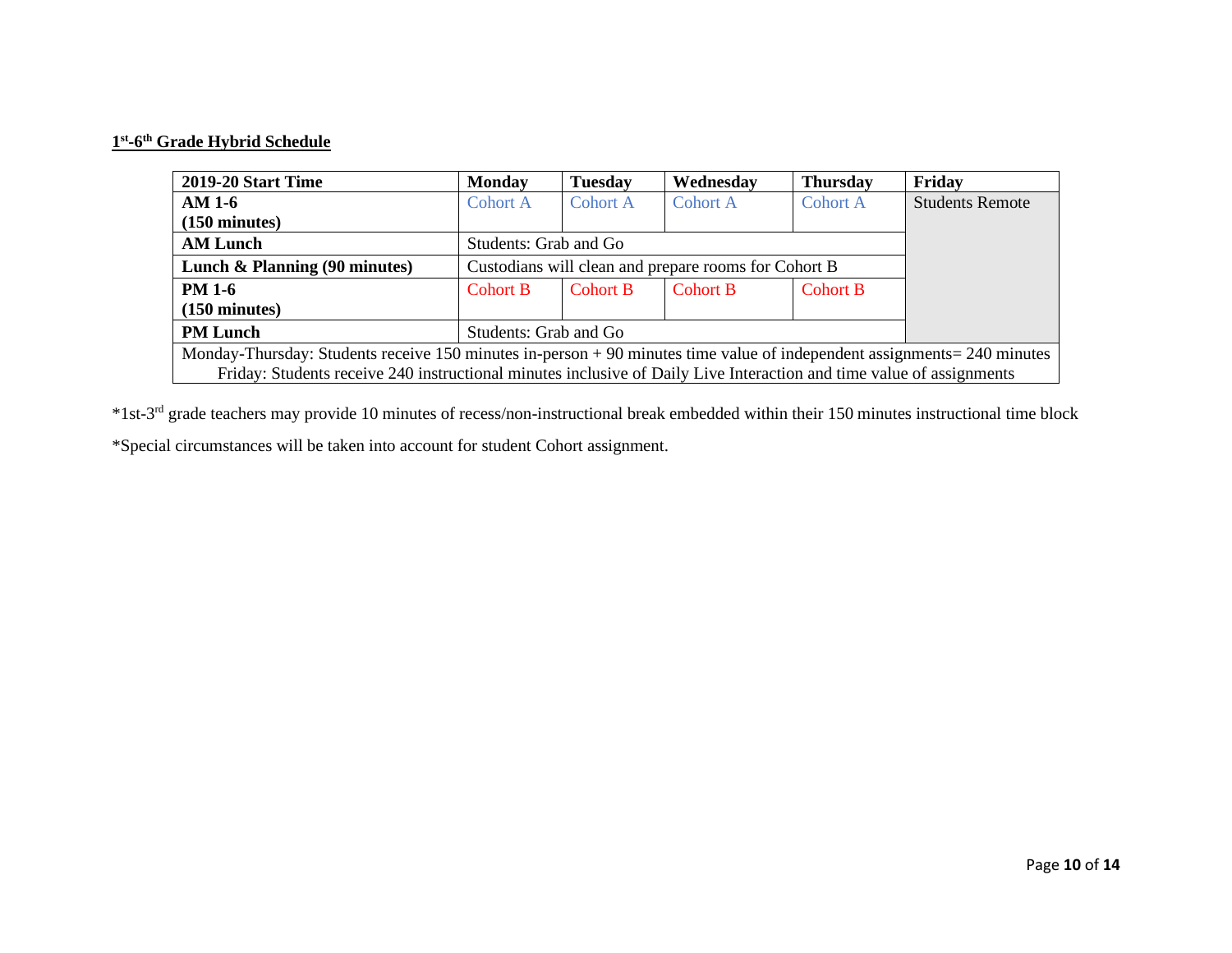**Secondary 6 Period Hybrid Schedule (start times based on schools) 65 minutes for in person/48 minutes for remote** 

**2019-20 Start Time Mon Tues Wed Thurs Fri** 7:40am-8:45am (65 Minutes)  $1<sup>st</sup> Period A$  2  $2<sup>nd</sup> Period B$  $1<sup>st</sup> Period C$  2<sup>nd</sup> Period D  $7:40$ am-8:28am (48 Min) 1 st Period Remote 8:53am-9:58am (65 Minutes)  $3<sup>rd</sup>$  Period A 4  $4<sup>th</sup> Period B$  $3<sup>rd</sup> Period C$  4<sup>th</sup> Period D 8:36am-9:24am (48 Min) 3 rd Period Remote 10:06am-11:11am (65 Minutes)  $5<sup>th</sup>$  Period A 6  $6<sup>th</sup>$  Period B  $5<sup>th</sup> Period C$  6<sup>th</sup> Period D 9:32am-10:20am (48 Min) 5<sup>th</sup> Period Remote 11:11-12:10 Lunch/Prep (Students Grab and Go Lunches)

**\*\* This is week 1 of the rotating block with no common day. Week 2 will begin with 2,4,6 on Monday.** 

| 12:10pm-12:58pm      | 1 <sup>st</sup> Period B/C/D | 2 <sup>nd</sup> Period A/C/D | 1 <sup>st</sup> Period A/B/D | 2 <sup>nd</sup> Period A/B/C | Remote Support/Prep |
|----------------------|------------------------------|------------------------------|------------------------------|------------------------------|---------------------|
|                      | Remote                       | Remote                       | Remote                       | Remote                       |                     |
| (48 Minutes)         | In-person cohort             | In-person cohort             | In-person cohort             | In-person cohort             |                     |
|                      | 14:2/16                      | 14:2/16                      | 14:2/16                      | 14:2/16                      |                     |
|                      |                              |                              |                              |                              |                     |
| $1:03$ pm $-1:51$ pm | 3rd Period B/C/D             | 4 <sup>th</sup> Period A/C/D | 3 <sup>rd</sup> Period A/B/D | 4 <sup>th</sup> Period A/B/C |                     |
|                      | Remote                       | Remote                       | Remote                       | Remote                       |                     |
| (48 Minutes)         | In-person cohort             | In-person cohort             | In-person cohort             | In-person cohort             |                     |
|                      | 14:2/16                      | 14:2/16                      | 14:2/16                      | 14:2/16                      |                     |
| $1:56$ pm $-2:44$ pm | 5 <sup>th</sup>              | 6 <sup>th</sup> Period A/C/D | $5th$ Period A/B/D           | 6 <sup>th</sup> Period A/B/C |                     |
|                      | Period B/C/D                 | Remote                       | Remote                       | Remote                       |                     |
| (48 Minutes)         | Remote                       | In-person cohort             | In-person cohort             | In-person cohort             |                     |
|                      | In-person cohort             | 14:2/16                      | 14:2/16                      | 14:2/16                      |                     |
|                      | 14:2/16                      |                              |                              |                              |                     |

\* Temp Specialist or Sub or sell prep to support In-Person Cohort 14:2/16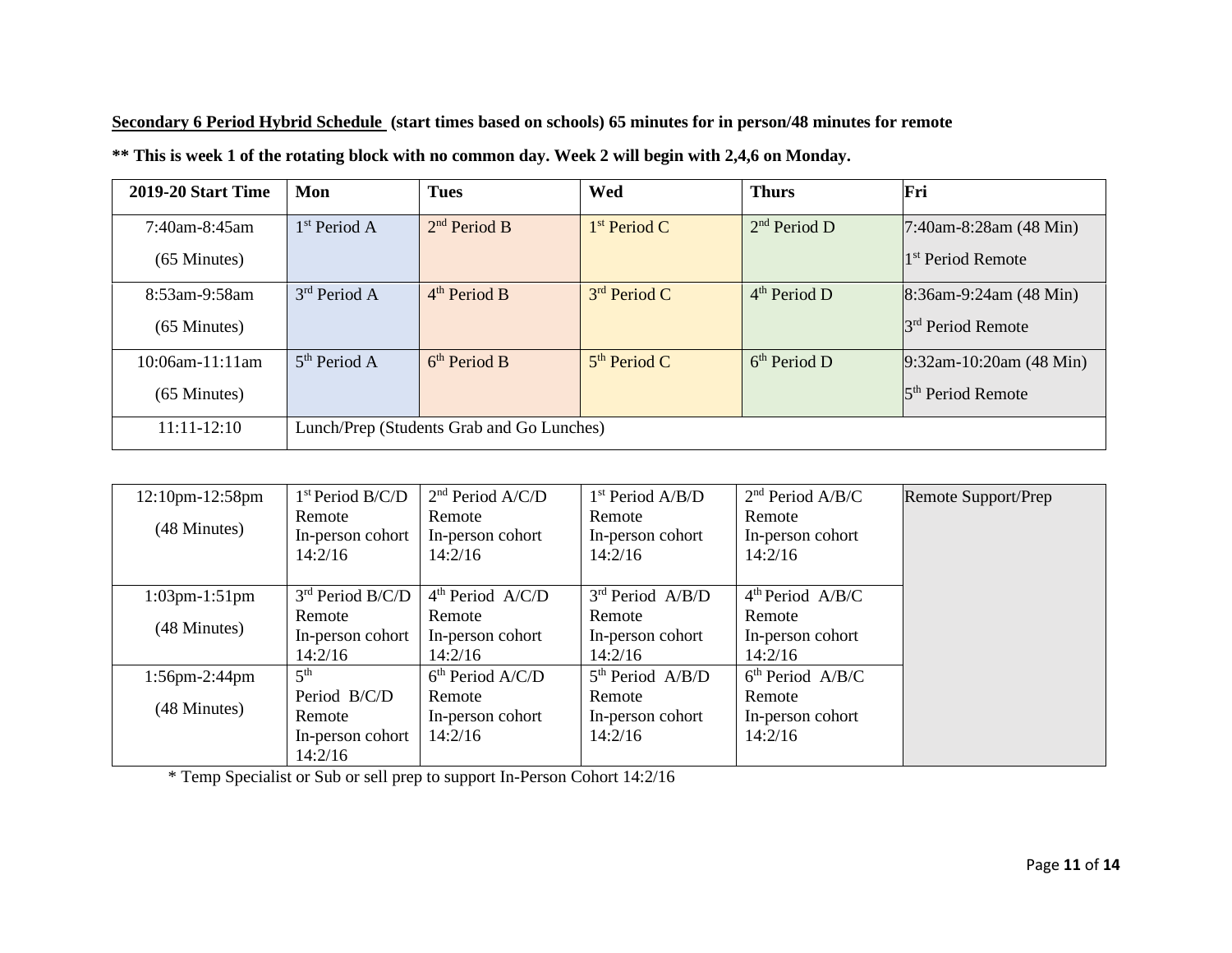#### **Secondary 7 Period Hybrid Schedule 1-6: 55 minutes for in person/30 minutes for remote**

**7: 25 in person/20 minutes remote/No 7th on Friday (**7 th Period can be exchanged to a different period based on needs of the site)

| ** This is week 1 of the rotating block with no common day. Week 2 will begin with 2,4,6 on Monday. |  |  |
|-----------------------------------------------------------------------------------------------------|--|--|
|-----------------------------------------------------------------------------------------------------|--|--|

| 2019-20 Start Time               | Mon                                       | <b>Tues</b>               | Wed                       | <b>Thurs</b>              | Fri                                                        |  |  |
|----------------------------------|-------------------------------------------|---------------------------|---------------------------|---------------------------|------------------------------------------------------------|--|--|
| 8:00am-8:55am<br>$(55$ Minutes)  | 1 <sup>st</sup> Period<br>A               | 2 <sup>nd</sup> Period. B | 1 <sup>st</sup> Period. C | 2 <sup>nd</sup> Period. D | $8:00$ am-8:30am (30 Min)<br><sup>1st</sup> Period Remote  |  |  |
| $9:00$ am-9:55am<br>(55 Minutes) | 3 <sup>rd</sup> Period A                  | 4 <sup>th</sup> Period B  | 3 <sup>rd</sup> Period. C | 4 <sup>th</sup> Period D  | $8:35$ am-9:05am (30 Min)<br>3 <sup>rd</sup> Period Remote |  |  |
| 10:00am-10:55am<br>(55 Minutes)  | 5 <sup>th</sup> Period A                  | 6 <sup>th</sup> Period B  | 5 <sup>th</sup> Period C  | $6th Period$ D            | $9:10$ am-9:40am (30 Min)<br>5 <sup>th</sup> Period Remote |  |  |
| 11:00am-11:25am<br>(25 Minutes)  | 7 <sup>th</sup> Period A                  | 7 <sup>th</sup> Period B  | 7 <sup>th</sup> Period C  | 7 <sup>th</sup> Period D  | No Seventh                                                 |  |  |
| 11:25 AM-12:21 PM                | Lunch/Prep (Students Grab and Go Lunches) |                           |                           |                           |                                                            |  |  |

| 12:21pm-12:51pm      | 1 <sup>st</sup> Period B/C/D | 2 <sup>nd</sup> Period A/C/D | 1 <sup>st</sup> Period A/B/D | 2 <sup>nd</sup> Period A/B/C | Remote Support/Prep |
|----------------------|------------------------------|------------------------------|------------------------------|------------------------------|---------------------|
| (30 Minutes)         | Remote                       | Remote                       | Remote                       | Remote                       |                     |
|                      | In-person cohort             | In-person cohort             | In-person cohort             | In-person cohort             |                     |
|                      | 14:2/16                      | 14:2/16                      | 14:2/16                      | 14:2/16                      |                     |
| 12:56pm-1:24pm       | 3rd Period B/C/D             | 4 <sup>th</sup> Period A/C/D | 3 <sup>rd</sup> Period A/B/D | 4 <sup>th</sup> Period A/B/C |                     |
| (30 Minutes)         | Remote                       | Remote                       | Remote                       | Remote                       |                     |
|                      | In-person cohort             | In-person cohort             | In-person cohort             | In-person cohort             |                     |
|                      | 14:2/16                      | 14:2/16                      | 14:2/16                      | 14:2/16                      |                     |
| $1:29$ pm- $1:59$ pm | $5th$ Period B/C/D           | 6 <sup>th</sup> Period A/C/D | 5 <sup>th</sup> Period A/B/D | 6 <sup>th</sup> Period A/B/C |                     |
| (30 Minutes)         | Remote                       | Remote                       | Remote                       | Remote                       |                     |
|                      | In-person cohort             | In-person cohort             | In-person cohort             | In-person cohort             |                     |
|                      | 14:2/16                      | 14:2/16                      | 14:2/16                      | 14:2/16                      |                     |
| $2:04$ pm-2:24pm     | 7 <sup>th</sup> Period B/C/D | 7 <sup>th</sup> Period A/C/D | 7 <sup>th</sup> Period A/B/D | 7 <sup>th</sup> Period A/B/C |                     |
| (20 Minutes)         | Remote                       | Remote                       | Remote                       | Remote                       |                     |
|                      | In-person cohort             | In-person cohort             | In-person cohort             | In-person cohort             |                     |
|                      | 14:2/16                      | 14:2/16                      | 14:2/16                      | 14:2/16                      |                     |

\* Temp Specialist or Sub or sell prep to support In-Person Cohort 14:2/16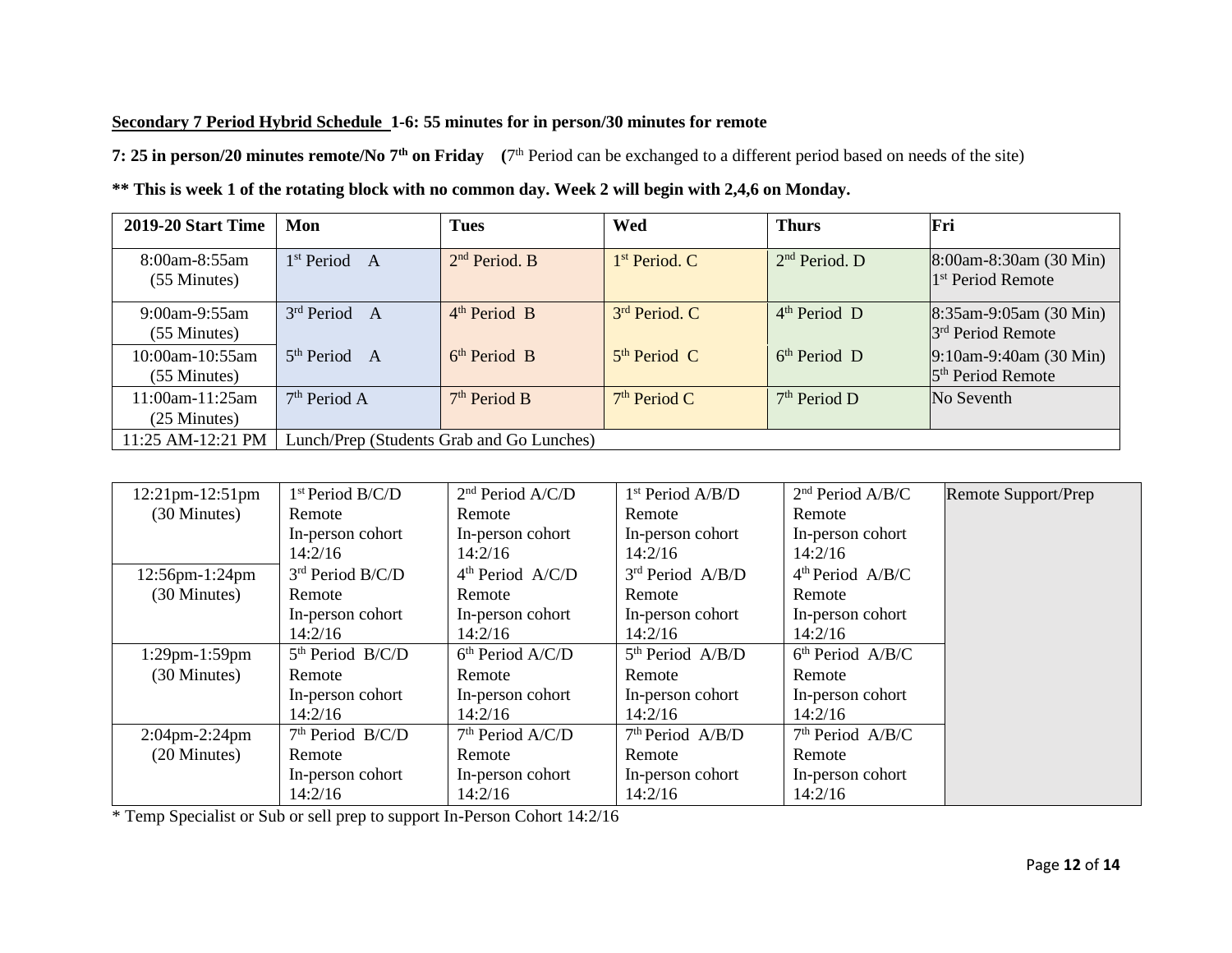|                                                                                                                      | <b>Monday</b>                                                                                                             | <b>Tuesday</b>      | Wednesday         | <b>Thursday</b>     | Friday                                                                                                                                   |  |  |  |
|----------------------------------------------------------------------------------------------------------------------|---------------------------------------------------------------------------------------------------------------------------|---------------------|-------------------|---------------------|------------------------------------------------------------------------------------------------------------------------------------------|--|--|--|
| 8:15 am-8:45am                                                                                                       | Period 1 Cohort                                                                                                           | Period <sub>2</sub> | Period 1          | Period <sub>2</sub> | <b>Students Remote</b>                                                                                                                   |  |  |  |
| (30 minutes)                                                                                                         |                                                                                                                           | <b>Cohort A</b>     | <b>Cohort A</b>   | <b>Cohort A</b>     |                                                                                                                                          |  |  |  |
| 8:45am-8:50am                                                                                                        | Passing                                                                                                                   | Passing             | Passing           | Passing             | Period 1, 3 & 5                                                                                                                          |  |  |  |
| (5 minutes)                                                                                                          |                                                                                                                           |                     |                   |                     | (30 min/5 min pass)                                                                                                                      |  |  |  |
| 8:50am-9:20am                                                                                                        | Period 3                                                                                                                  | Period 4            | Period 3          | Period 4            | No Homeroom                                                                                                                              |  |  |  |
| (30 minutes)                                                                                                         | <b>Cohort A</b>                                                                                                           | <b>Cohort A</b>     | <b>Cohort A</b>   | <b>Cohort A</b>     |                                                                                                                                          |  |  |  |
| 9:20am-9:25am                                                                                                        | Passing                                                                                                                   | Passing             | Passing           | Passing             |                                                                                                                                          |  |  |  |
| (5 minutes)                                                                                                          |                                                                                                                           |                     |                   |                     |                                                                                                                                          |  |  |  |
| 9:25am-9:50am                                                                                                        | Homeroom                                                                                                                  | Homeroom            | Homeroom          | Homeroom            |                                                                                                                                          |  |  |  |
| (25 minutes)                                                                                                         | <b>Cohort A</b>                                                                                                           | <b>Cohort A</b>     | <b>Cohort A</b>   | <b>Cohort A</b>     |                                                                                                                                          |  |  |  |
| 9:50am-9:55am                                                                                                        | Passing                                                                                                                   | Passing             | Passing           | Passing             |                                                                                                                                          |  |  |  |
| (5 minutes)                                                                                                          |                                                                                                                           |                     |                   |                     |                                                                                                                                          |  |  |  |
| 9:55am-10:25am                                                                                                       | Period 5 Cohort                                                                                                           | Period 6            | Period 5          | Period 6            |                                                                                                                                          |  |  |  |
| (30 minutes)                                                                                                         | A                                                                                                                         | <b>Cohort A</b>     | <b>Cohort A</b>   | <b>Cohort A</b>     |                                                                                                                                          |  |  |  |
| Lunch                                                                                                                | Students: Grab and Go                                                                                                     |                     |                   |                     |                                                                                                                                          |  |  |  |
| 10:25am-11:25am                                                                                                      |                                                                                                                           |                     |                   |                     |                                                                                                                                          |  |  |  |
| 11:25am-11:55am                                                                                                      | Period 1 Cohort                                                                                                           | Period <sub>2</sub> | Period 1          | Period <sub>2</sub> |                                                                                                                                          |  |  |  |
| (30 minutes)                                                                                                         | B                                                                                                                         | <b>Cohort B</b>     | <b>Cohort B</b>   | <b>Cohort B</b>     |                                                                                                                                          |  |  |  |
| 11:55am-12:00pm                                                                                                      | Passing                                                                                                                   | Passing             | Passing           | Passing             |                                                                                                                                          |  |  |  |
| (5 minutes)                                                                                                          |                                                                                                                           |                     |                   |                     |                                                                                                                                          |  |  |  |
| 12:00pm-12:30pm                                                                                                      | Period 3                                                                                                                  | Period 4            | Period 3          | Period 4            |                                                                                                                                          |  |  |  |
| (30 minutes)                                                                                                         | <b>Cohort B</b>                                                                                                           | <b>Cohort B</b>     | <b>Cohort B</b>   | <b>Cohort B</b>     |                                                                                                                                          |  |  |  |
| 12:30pm-12:35pm                                                                                                      | Passing                                                                                                                   | Passing             | Passing           | Passing             |                                                                                                                                          |  |  |  |
| (5 minutes)                                                                                                          |                                                                                                                           |                     |                   |                     |                                                                                                                                          |  |  |  |
| 12:35pm-1:00pm                                                                                                       | Homeroom                                                                                                                  | Homeroom            | Homeroom          | Homeroom            |                                                                                                                                          |  |  |  |
| (25 minutes)                                                                                                         | <b>Cohort B</b>                                                                                                           | <b>Cohort B</b>     | <b>Cohort B</b>   | <b>Cohort B</b>     |                                                                                                                                          |  |  |  |
| $1:00$ pm- $1:05$ pm                                                                                                 | Passing                                                                                                                   | Passing             | Passing           | Passing             |                                                                                                                                          |  |  |  |
| (5 minutes)                                                                                                          |                                                                                                                           |                     |                   |                     |                                                                                                                                          |  |  |  |
| $1:05$ pm $-1:35$ pm                                                                                                 | Period 5 Cohort                                                                                                           | Period 6            | Period 5 Cohort B | Period 6            |                                                                                                                                          |  |  |  |
| (30 minutes)                                                                                                         | $\overline{B}$                                                                                                            | <b>Cohort B</b>     |                   | <b>Cohort B</b>     |                                                                                                                                          |  |  |  |
| <b>PM</b> Lunch                                                                                                      | Students: Grab and Go                                                                                                     |                     |                   |                     |                                                                                                                                          |  |  |  |
| $1:35$ pm                                                                                                            |                                                                                                                           |                     |                   |                     |                                                                                                                                          |  |  |  |
|                                                                                                                      |                                                                                                                           |                     |                   |                     | Monday-Thursday: Students will receive 30 min in-person $+22$ min time value of independent assignments per period=52 minutes per period |  |  |  |
| $(52 \text{ minutes x } 3 \text{ Blocks}) + 25 \text{ minutes Homeroom} = 181 \text{ instructional minutes per day}$ |                                                                                                                           |                     |                   |                     |                                                                                                                                          |  |  |  |
|                                                                                                                      | Friday: Students will receive 180 instructional minutes inclusive of Daily Live Interaction and time value of assignments |                     |                   |                     |                                                                                                                                          |  |  |  |

**Pollard HS- \*\* This is Week 1 of the rotating block with no common day. Week 2 will begin with 2,4,6 on Monday.**